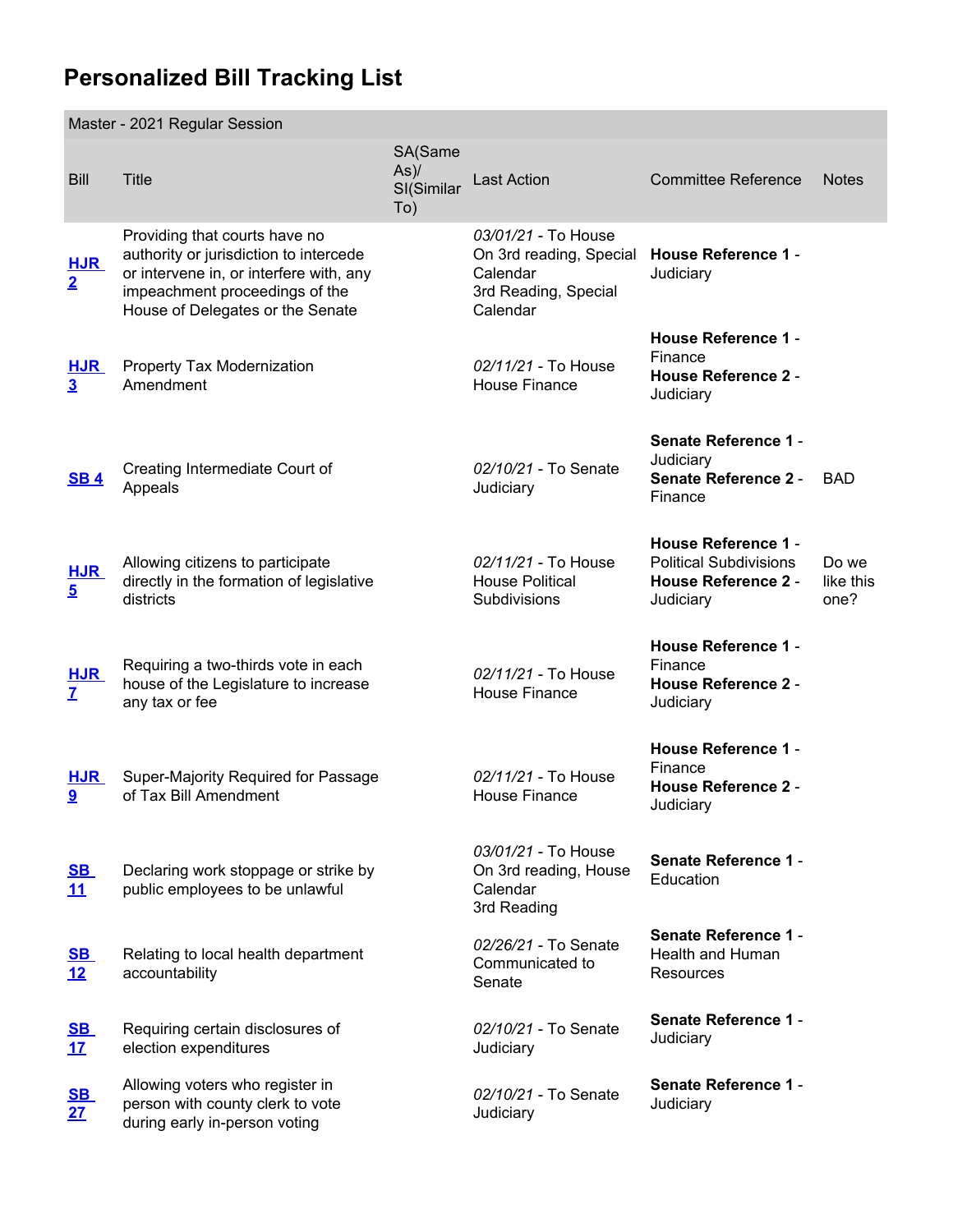| <u>SB</u><br>30             | Permitting third-party ownership of<br>renewable and alternative energy<br>generating facilities                                |                            | 02/10/21 - To Senate<br>Economic<br>Development    | <b>Senate Reference 1 -</b><br><b>Economic Development</b><br><b>Senate Reference 2 -</b><br>Government<br>Organization |
|-----------------------------|---------------------------------------------------------------------------------------------------------------------------------|----------------------------|----------------------------------------------------|-------------------------------------------------------------------------------------------------------------------------|
| <u>SB</u><br>37             | Prohibiting registered lobbyists from<br>appointment to state legislative,<br>executive, or judicial position for five<br>years |                            | 02/10/21 - To Senate<br>Government<br>Organization | <b>Senate Reference 1 -</b><br>Government<br>Organization<br><b>Senate Reference 2 -</b><br>Judiciary                   |
| <u>SB</u><br><b>38</b>      | Creating WV Black Lung Program                                                                                                  |                            | 02/10/21 - To Senate<br>Banking and Insurance      | <b>Senate Reference 1 -</b><br>Banking and Insurance<br><b>Senate Reference 2 -</b><br>Finance                          |
| <u>SB</u><br><u>39</u>      | Prohibiting insurance coverage from<br>requiring prior authorization for tests<br>to stage cancer                               |                            | 02/24/21 - To Senate<br>Finance                    | <b>Senate Reference 1 -</b><br>Health and Human<br>Resources<br><b>Senate Reference 2 -</b><br>Finance                  |
| <u>SB</u><br>40             | Ensuring insurance coverage for<br>residents with preexisting conditions                                                        |                            | 02/10/21 - To Senate<br>Banking and Insurance      | <b>Senate Reference 1 -</b><br>Banking and Insurance<br><b>Senate Reference 2 -</b><br>Judiciary                        |
| <u>SB</u><br>41             | Relating generally to occupational<br>pneumoconiosis                                                                            |                            | 02/10/21 - To Senate<br>Banking and Insurance      | <b>Senate Reference 1 -</b><br>Banking and Insurance<br><b>Senate Reference 2 -</b><br>Finance                          |
| S <sub>B</sub><br><u>49</u> | Requiring PACs disclose<br>contributors' names and addresses<br>to Secretary of State                                           |                            | 02/10/21 - To Senate<br>Judiciary                  | <b>Senate Reference 1 -</b><br>Judiciary                                                                                |
| <u>SB</u><br>54             | Permitting photo identification on<br>voter registration cards                                                                  |                            | 02/10/21 - To Senate<br>Judiciary                  | <b>Senate Reference 1 -</b><br>Judiciary<br><b>Senate Reference 2 -</b><br>Finance                                      |
| <u>SB</u><br><b>70</b>      | Relating to residency requirements<br>for voter registration                                                                    |                            | 02/10/21 - To Senate<br>Judiciary                  | <b>Senate Reference 1 -</b><br>Judiciary                                                                                |
| <u>SB</u><br><u>76</u>      | Providing compensation to victims of<br>abusive lawsuits                                                                        | <u>SL</u><br><b>HB2569</b> | 02/10/21 - To Senate<br>Judiciary                  | <b>Senate Reference 1 -</b><br>Judiciary                                                                                |
| <u>SB</u><br>96             | Creating online voters' guide                                                                                                   |                            | 02/10/21 - To Senate<br>Government<br>Organization | <b>Senate Reference 1 -</b><br>Government<br>Organization<br><b>Senate Reference 2 -</b><br>Judiciary                   |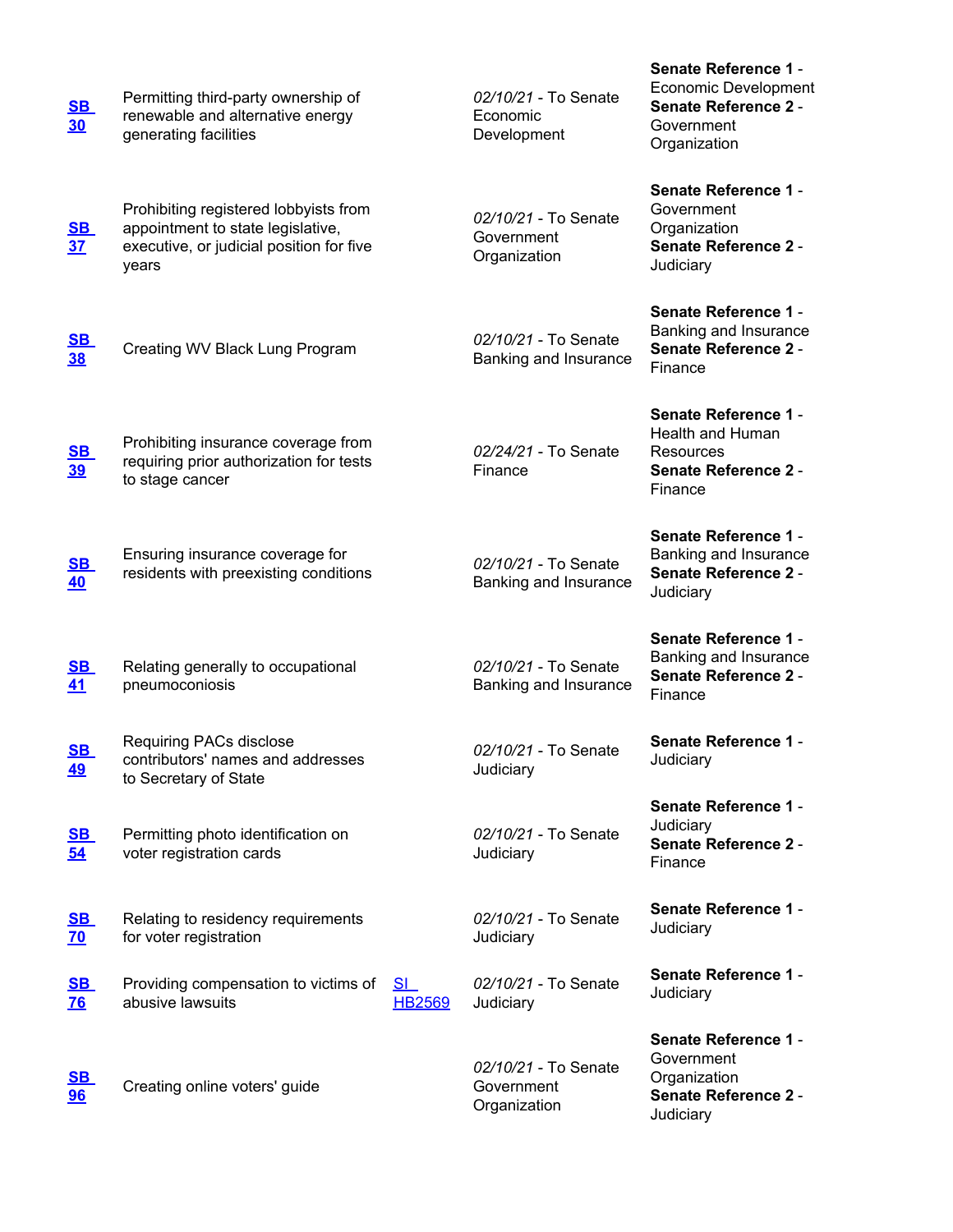| <u>SB</u><br>110                      | Adjusting distance from polling place<br>certain election-related activity is<br>prohibited                         |                                 | 02/10/21 - To Senate<br>Judiciary                              | <b>Senate Reference 1 -</b><br>Judiciary                                                                        |
|---------------------------------------|---------------------------------------------------------------------------------------------------------------------|---------------------------------|----------------------------------------------------------------|-----------------------------------------------------------------------------------------------------------------|
| <u>SB</u><br><u>118</u>               | Require parental notification of<br>minors being prescribed<br>contraceptives                                       |                                 | 02/10/21 - To Senate<br>Health and Human<br>Resources          | <b>Senate Reference 1 -</b><br><b>Health and Human</b><br>Resources<br><b>Senate Reference 2 -</b><br>Judiciary |
| <u>SB</u><br><u>119</u>               | Prohibiting certain misleading<br>pharmaceutical advertising practices                                              |                                 | 02/10/21 - To Senate<br>Judiciary                              | <b>Senate Reference 1 -</b><br>Judiciary                                                                        |
| $\underline{\text{SB}}$<br><u>123</u> | Changing determination of<br>compensation paid to landowner<br>when eminent domain used for<br>pipeline             |                                 | 02/10/21 - To Senate<br>Energy, Industry, and<br>Mining        | <b>Senate Reference 1 -</b><br>Energy, Industry and<br>Mining<br><b>Senate Reference 2 -</b><br>Judiciary       |
| S <sub>B</sub><br><u>124</u>          | Relating to insulin cost management                                                                                 |                                 | 02/10/21 - To Senate<br>Banking and Insurance                  | <b>Senate Reference 1 -</b><br>Banking and Insurance<br><b>Senate Reference 2 -</b><br>Finance                  |
| S <sub>B</sub><br><u>137</u>          | DEP rule relating to requirements<br>governing water quality standards                                              | SI<br><b>HB2389</b>             | 02/11/21 - To Senate<br>Judiciary                              | <b>Senate Reference 1 -</b><br>Judiciary                                                                        |
| <u>SB</u><br><u>148</u>               | DHHR rule relating to public health<br>standards for businesses remaining<br>open during COVID-19 outbreak          | S <sub>1</sub><br><b>HB2434</b> | 02/11/21 - To Senate<br>Judiciary                              | <b>Senate Reference 1 -</b><br>Judiciary                                                                        |
| S <sub>B</sub><br><u>158</u>          | <b>State Emergency Response</b><br>Commission rule relating to<br>emergency planning and community<br>right to know | S <sub>1</sub><br><b>HB2444</b> | 02/12/21 - To Senate<br>Reported in Com. Sub.<br>for S. B. 156 | <b>Senate Reference 1 -</b><br>Judiciary                                                                        |
| $\underline{\text{SB}}$<br><u>159</u> | <b>State Emergency Response</b><br>Commission rule relating to<br>emergency planning grant program                  | S <sub>L</sub><br><b>HB2445</b> | 02/12/21 - To Senate<br>Reported in Com. Sub.<br>for S. B. 156 | Senate Reference 1 -<br>Judiciary                                                                               |
| <u>SB</u><br><u> 229</u>              | Implementing system for ranked<br>choice voting for election of justices<br>to WV Supreme Court of Appeals          |                                 | 02/11/21 - To Senate<br>Judiciary                              | <b>Senate Reference 1 -</b><br>Judiciary                                                                        |
| <u>SB</u><br><u>230</u>               | Prohibiting civil rights violations                                                                                 |                                 | 02/11/21 - To Senate<br>Judiciary                              | <b>Senate Reference 1 -</b><br>Judiciary                                                                        |
| <u>SB</u><br>231                      | Relating generally to medical<br>cannabis                                                                           |                                 | 02/11/21 - To Senate<br>Judiciary                              | <b>Senate Reference 1 -</b><br>Judiciary                                                                        |
| <u>SB</u><br><u>233</u>               | Relating to insurance coverage for<br>insulin                                                                       |                                 | 02/11/21 - To Senate<br>Banking and Insurance                  | <b>Senate Reference 1 -</b><br>Banking and Insurance<br><b>Senate Reference 2 -</b><br>Finance                  |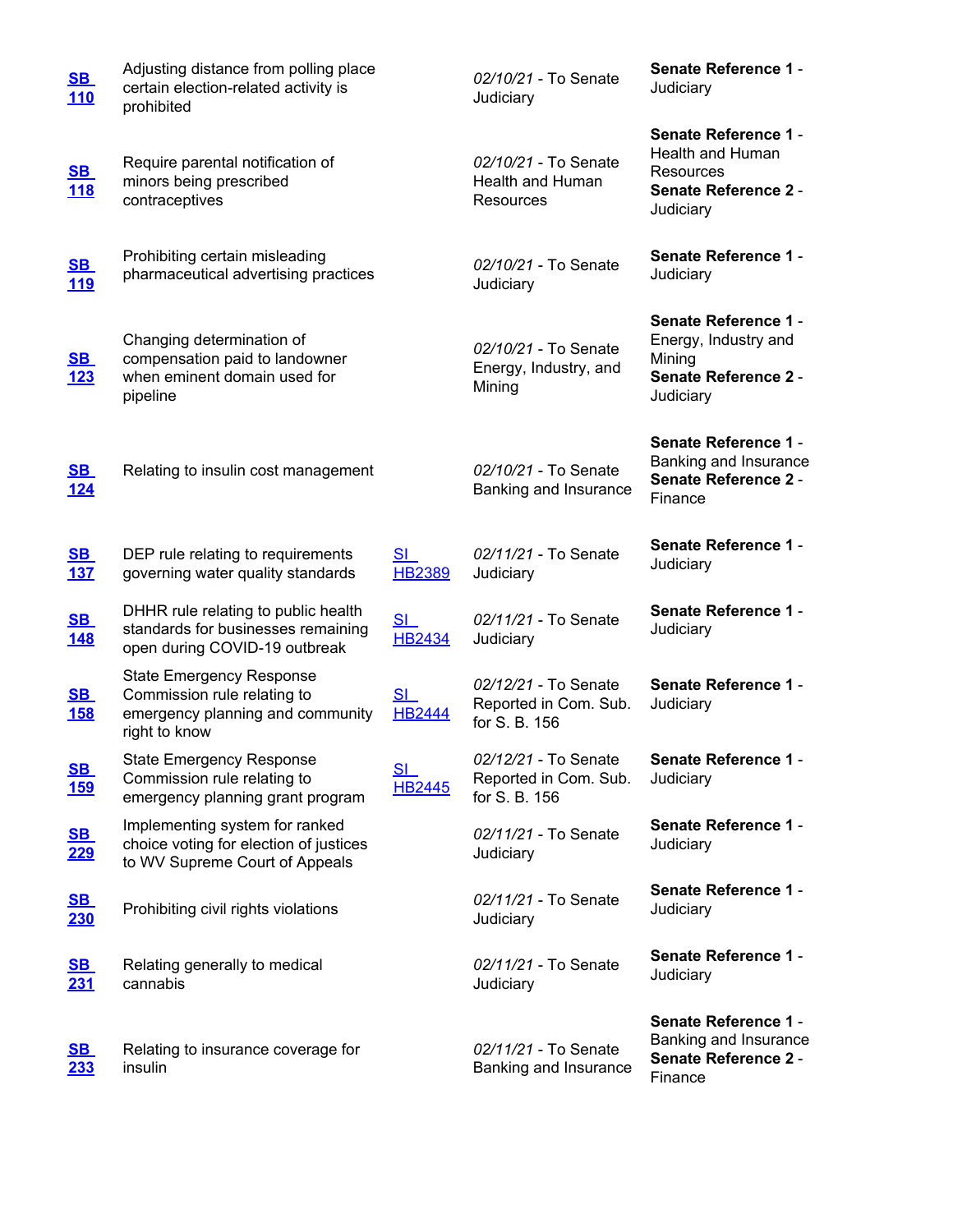| $\underline{\text{SB}}$<br>234 | Ensuring coverage for residents with<br>preexisting conditions                                                      |                            | 02/11/21 - To Senate<br>Banking and Insurance                | <b>Senate Reference 1 -</b><br>Banking and Insurance<br><b>Senate Reference 2 -</b><br>Judiciary                                                                       |
|--------------------------------|---------------------------------------------------------------------------------------------------------------------|----------------------------|--------------------------------------------------------------|------------------------------------------------------------------------------------------------------------------------------------------------------------------------|
| <u>SB</u><br><u>252</u>        | Relating to unlawful discriminatory<br>practices covered by Human Rights<br>Act and Fair Housing Act                |                            | 02/12/21 - To Senate<br>Judiciary                            | Senate Reference 1 -<br>Judiciary                                                                                                                                      |
| <u>SB</u><br>254               | Adding definitions of "sexual<br>orientation" and "gender identity" to<br>categories covered by Human Rights<br>Act | SI<br><b>HB2538</b>        | 02/12/21 - To Senate<br>Judiciary                            | Senate Reference 1 -<br>Judiciary                                                                                                                                      |
| $\underline{\text{SB}}$<br>255 | Relating to wholesale importation of<br>prescription drugs                                                          |                            | 02/12/21 - To Senate<br>Health and Human<br>Resources        | <b>Senate Reference 1 -</b><br>Health and Human<br>Resources<br><b>Senate Reference 2 -</b><br>Finance                                                                 |
| <u>SB</u><br><u>256</u>        | Prohibiting insurers from denying<br>coverage as result of preexisting<br>condition                                 |                            | 02/12/21 - To Senate<br>Banking and Insurance                | <b>Senate Reference 1 -</b><br>Banking and Insurance<br><b>Senate Reference 2 -</b><br>Judiciary                                                                       |
| <u>SB</u><br>257               | Relating to prohibition on short-term<br>duration health insurance                                                  |                            | 02/12/21 - To Senate<br>Banking and Insurance                | <b>Senate Reference 1 -</b><br>Banking and Insurance<br><b>Senate Reference 2 -</b><br>Judiciary                                                                       |
| <u>SB</u><br><b>258</b>        | Relating to taxation of prescription<br>opioids                                                                     |                            | 02/12/21 - To Senate<br>Health and Human<br>Resources        | <b>Senate Reference 1 -</b><br>Health and Human<br><b>Resources</b><br><b>Senate Reference 2 -</b><br>Finance                                                          |
| <u>SB</u><br><b>259</b>        | Authorizing small private employers<br>to buy-in to PEIA                                                            |                            | 02/12/21 - To Senate<br>Banking and Insurance                | <b>Senate Reference 1 -</b><br>Banking and Insurance<br><b>Senate Reference 2 -</b><br>Finance                                                                         |
| <u>SB</u><br><b>260</b>        | <b>Establishing Minority Health Advisory</b><br>Team                                                                |                            | 02/12/21 - To Senate<br><b>Health and Human</b><br>Resources | <b>Senate Reference 1 -</b><br><b>Health and Human</b><br><b>Resources</b><br><b>Senate Reference 2 -</b><br>Finance                                                   |
| <u>SB</u><br>275               | Relating generally to WV Appellate<br>Reorganization Act of 2021                                                    | <u>SI</u><br><b>HB2023</b> | 02/25/21 - To House<br>House Judiciary                       | <b>House Reference 1 -</b><br>Judiciary<br><b>House Reference 2 -</b><br>Finance<br><b>Senate Reference 1 -</b><br>Judiciary<br><b>Senate Reference 2 -</b><br>Finance |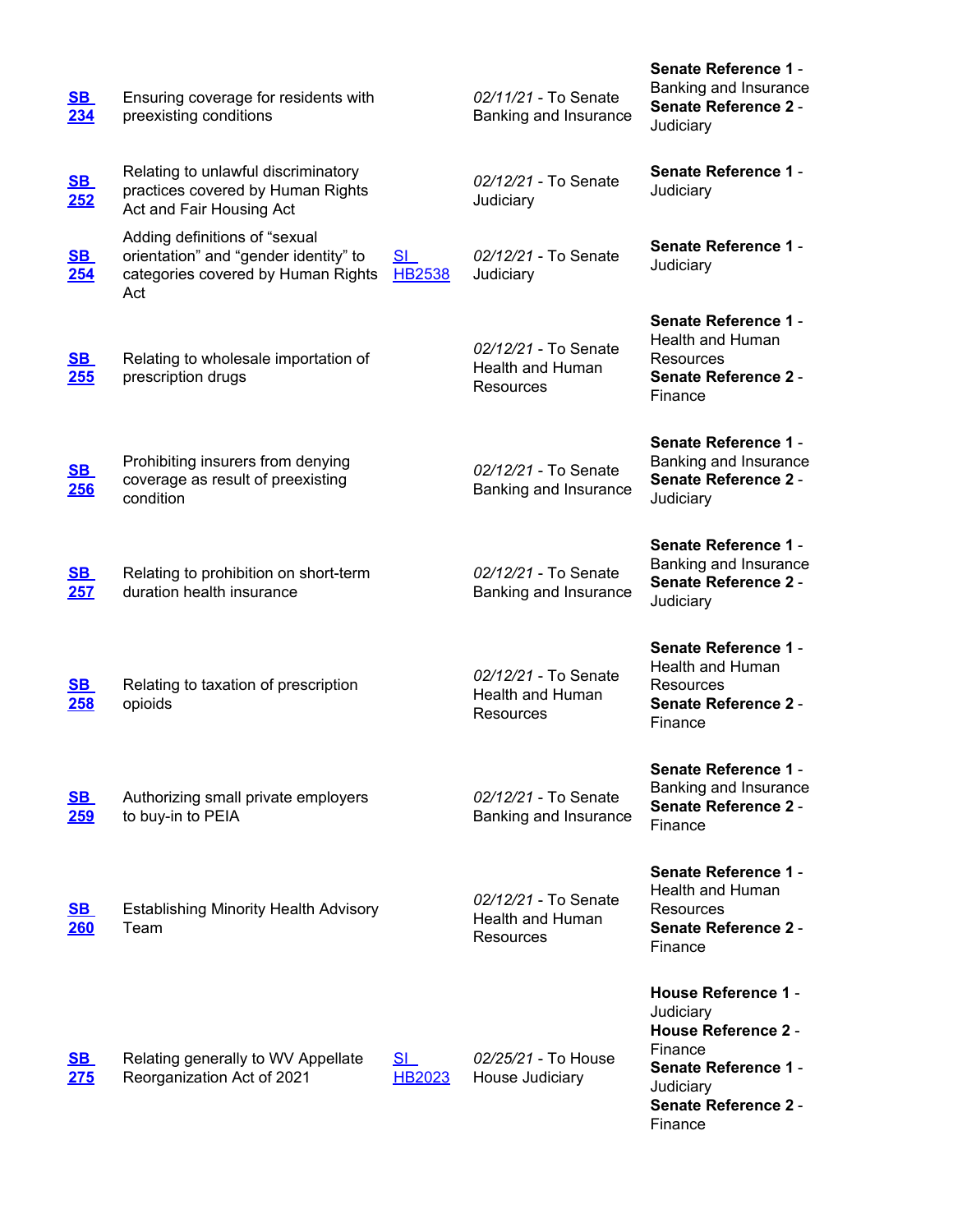| <u>SB</u><br>277               | Creating COVID-19 Jobs Protection<br>Act                                                                                                 | <u>SI</u><br><b>HB2021</b> | 03/01/21 - To House<br>On 1st reading, Special<br>Calendar<br>1st Reading, Special<br>Calendar | <b>House Reference 1 -</b><br>Judiciary<br><b>Senate Reference 1 -</b><br>Judiciary                                                              |
|--------------------------------|------------------------------------------------------------------------------------------------------------------------------------------|----------------------------|------------------------------------------------------------------------------------------------|--------------------------------------------------------------------------------------------------------------------------------------------------|
| <u>SB</u><br><b>295</b>        | Relating generally to economic<br>development loans and loan<br>insurance issued by state                                                | SI<br><b>HB2018</b>        | 02/23/21 - To House<br><b>House Finance</b>                                                    | <b>House Reference 1 -</b><br>Finance<br><b>Senate Reference 1 -</b><br>Government<br>Organization                                               |
| $\underline{\text{SB}}$<br>387 | Relating to drug screening of<br>applicants for cash assistance                                                                          | SI<br><b>HB2615</b>        | 03/01/21 - To Senate<br>On 1st reading<br>1st Reading                                          | Senate Reference 1 -<br>Health and Human<br>Resources                                                                                            |
| <u>HB</u><br>2002              | Relating to Broadband                                                                                                                    |                            | 02/17/21 - To House<br>Committed to<br>Technology and<br>Infrastructure on 2nd<br>reading      | <b>House Reference 1 -</b><br>Judiciary<br><b>House Reference 2 -</b><br>Technology and<br>Infrastructure                                        |
| $H$ B<br>2003                  | Relating to the authority and<br>obligations of the Governor and<br>Legislature when in declared states<br>of preparedness and emergency |                            | 02/22/21 - To Senate<br>Government<br>Organization                                             | <b>House Reference 1 -</b><br>Judiciary<br><b>Senate Reference 1 -</b><br>Government<br>Organization<br><b>Senate Reference 2 -</b><br>Judiciary |
| <u>HB</u><br>2005              | Relating to health care costs                                                                                                            |                            | 02/17/21 - To Senate<br>Health and Human<br>Resources                                          | <b>House Reference 1 -</b><br>Health and Human<br>Resources<br><b>Senate Reference 1 -</b><br>Health and Human<br>Resources                      |
| $H$ B<br>2013                  | Relating to the Hope Scholarship<br>Program                                                                                              |                            | 02/19/21 - To House<br>Recommitted to<br>Finance on 3rd reading                                | <b>House Reference 1 -</b><br>Education<br><b>House Reference 2 -</b><br>Finance                                                                 |
| $H$ B<br>2014                  | Relating to role of the Legislature in<br>appropriating federal funds                                                                    |                            | 02/22/21 - To Senate<br>Finance                                                                | <b>House Reference 1 -</b><br>Finance<br><b>Senate Reference 1 -</b><br>Finance                                                                  |
| <u>HB</u><br>2015              | Requiring rules of local boards of<br>health to be approved by the county<br>commission except in cases of a<br>public health emergency  |                            | 03/01/21 - To House<br>On 2nd reading, House<br>Calendar<br>2nd Reading                        | <b>House Reference 1 -</b><br><b>Health and Human</b><br>Resources                                                                               |
| <u>HB</u><br>2016              | Relating to the "COVID-19 Essential<br><b>Jobs Protection Act"</b>                                                                       |                            | 02/10/21 - To House<br>House Judiciary                                                         | <b>House Reference 1 -</b><br>Judiciary                                                                                                          |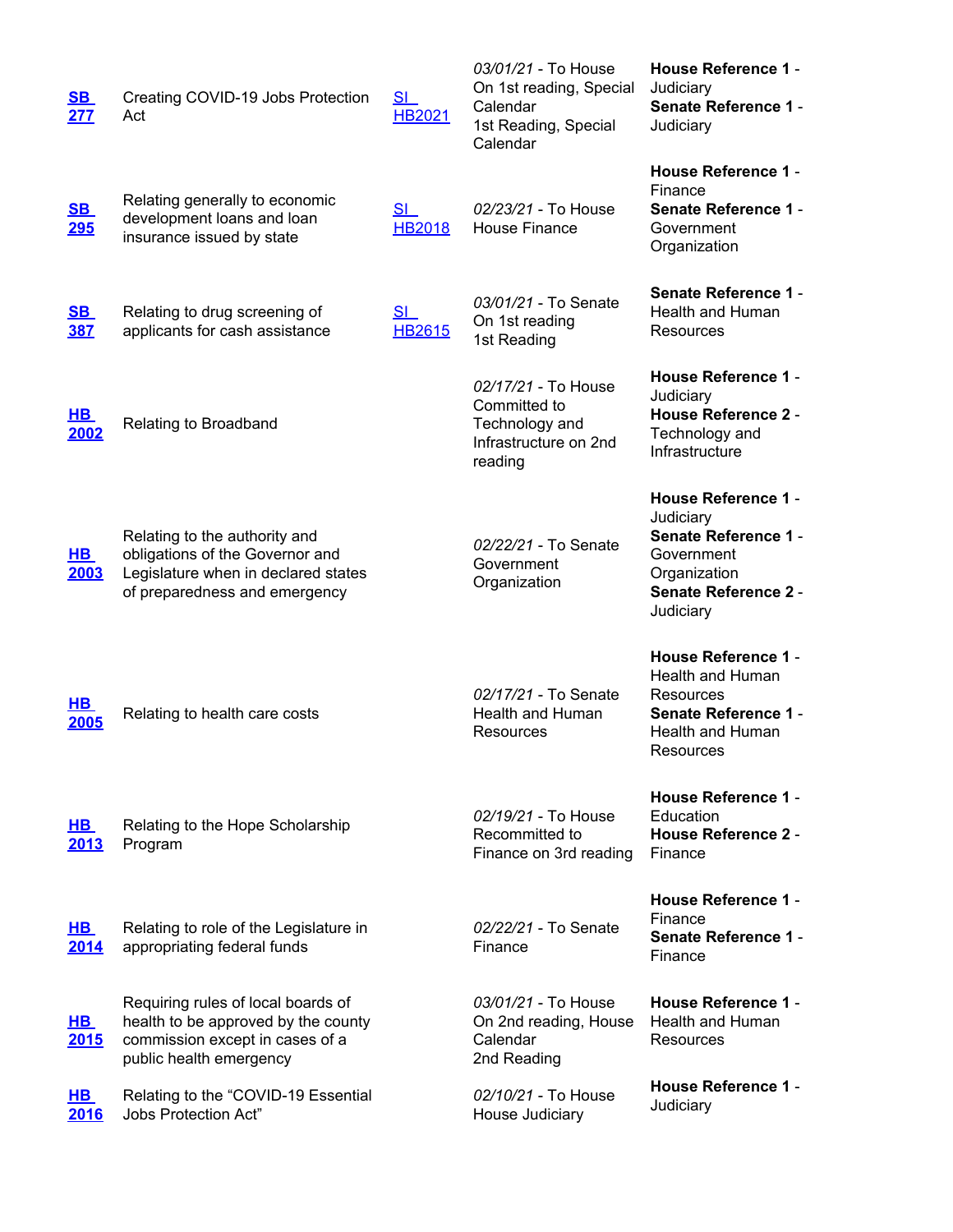| <u>HB_</u><br>2017         | Rewriting the Criminal Code                                                                                                              |                           | 02/10/21 - To House<br>House Judiciary                                                          | House Reference 1 -<br>Judiciary                                                                                                                             |
|----------------------------|------------------------------------------------------------------------------------------------------------------------------------------|---------------------------|-------------------------------------------------------------------------------------------------|--------------------------------------------------------------------------------------------------------------------------------------------------------------|
| $H$ B<br>2021              | Creation of West Virginia COVID-19<br><b>Immunity Act</b>                                                                                | <u>SI</u><br><b>SB277</b> | 02/12/21 - To House<br>House Judiciary                                                          | House Reference 1 -<br>Judiciary                                                                                                                             |
| <u>HB_</u><br>2062         | Creating a Small Business and<br>Minority Populations Economic and<br><b>Workforce Development Taskforce</b>                             |                           | 02/10/21 - To House<br>House Small Business,<br>Entrepreneurship and<br>Economic<br>Development | <b>House Reference 1 -</b><br>Small Business,<br>Entrepreneurship and<br>Economic<br>Development<br><b>House Reference 2 -</b><br>Government<br>Organization |
| $H$ B<br>2063              | Relating to unfair or deceptive<br>telemarketing acts or practices                                                                       |                           | 02/10/21 - To House<br>House Technology and<br>Infrastructure                                   | <b>House Reference 1 -</b><br>Technology and<br>Infrastructure<br><b>House Reference 2 -</b><br>Government<br>Organization                                   |
| $H$ B<br>2066              | Providing school days for registering<br>eligible students to vote and to<br>provide transportation to voting<br>places                  | SI<br><b>HB2118</b>       | 02/10/21 - To House<br><b>House Education</b>                                                   | <b>House Reference 1 -</b><br>Education<br><b>House Reference 2 -</b><br>Finance                                                                             |
| <u>HB</u><br>2068          | Establishing a special memorial day<br>to be known as Juneteenth honoring<br>human rights and the end of slavery<br>in the United States |                           | 02/10/21 - To House<br><b>House Political</b><br>Subdivisions                                   | <b>House Reference 1 -</b><br><b>Political Subdivisions</b><br><b>House Reference 2 -</b><br>Government<br>Organization                                      |
| $H$ B<br>2074              | Implementing the recommendations<br>of the studies required by the Natural<br>Gas and Horizontal Well Control Act                        |                           | 02/10/21 - To House<br>House Energy and<br>Manufacturing                                        | House Reference 1 -<br>Energy<br><b>House Reference 2 -</b><br>Judiciary                                                                                     |
| <u>HB </u><br><u> 2091</u> | Creating a process by which voters<br>may recall a county ordinance in a<br>special election                                             |                           | 02/10/21 - To House<br><b>House Political</b><br>Subdivisions                                   | <b>House Reference 1 -</b><br><b>Political Subdivisions</b><br><b>House Reference 2 -</b><br>Judiciary                                                       |
| <u>HB</u><br>2094          | Relating to the juvenile restorative<br>justice programs                                                                                 |                           | 02/25/21 - To Senate<br>Judiciary                                                               | <b>House Reference 1 -</b><br>Judiciary<br>Senate Reference 1 -<br>Judiciary                                                                                 |
| <u>HB_</u><br>2102         | Relating to required notices for air<br>quality permits prior to the permit<br>being granted                                             |                           | 02/10/21 - To House<br><b>House Government</b><br>Organization                                  | <b>House Reference 1 -</b><br>Government<br>Organization<br><b>House Reference 2 -</b><br>Judiciary                                                          |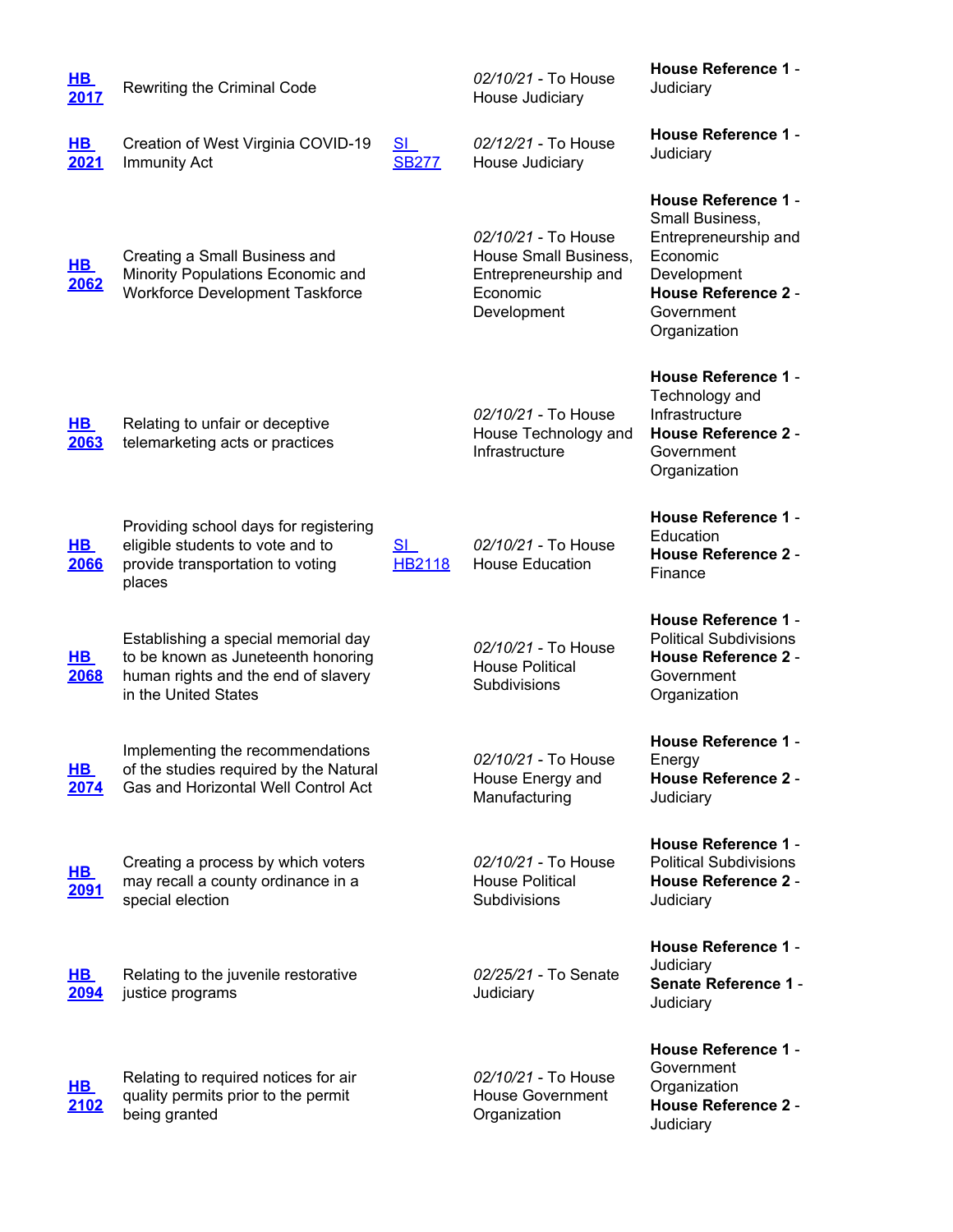| $H$ B<br>2105             | West Virginia Beverage Container<br>Recycling and Litter Control Act                                                                                                                             |                                | 02/10/21 - To House<br>House Workforce<br>Development         | <b>House Reference 2 -</b><br>Government<br>Organization                                                                |
|---------------------------|--------------------------------------------------------------------------------------------------------------------------------------------------------------------------------------------------|--------------------------------|---------------------------------------------------------------|-------------------------------------------------------------------------------------------------------------------------|
| <u>HB</u><br>2112         | Prohibiting provisions within<br>settlement agreements that prevent<br>the disclosure of factual information<br>related to a claim filed in a civil action                                       |                                | 02/10/21 - To House<br>House Judiciary                        | <b>House Reference 1 -</b><br>Judiciary                                                                                 |
| <u>HB.</u><br><u>2114</u> | Prohibiting civil rights violations<br>based on disability, gender identity or<br>sexual orientation                                                                                             |                                | 02/10/21 - To House<br>House Judiciary                        | <b>House Reference 1 -</b><br>Judiciary                                                                                 |
| <u>HB</u><br><u>2119</u>  | Relating to electioneering or<br>distributing literature at early voting<br>locations                                                                                                            |                                | 02/10/21 - To House<br><b>House Political</b><br>Subdivisions | <b>House Reference 1 -</b><br><b>Political Subdivisions</b><br><b>House Reference 2 -</b><br>Judiciary                  |
| $H$ B<br>2121             | Katherine Johnson and Dorothy<br>Vaughan Fair Pay Act of 2020                                                                                                                                    | S <sub>1</sub><br><b>SB288</b> | 02/10/21 - To House<br>House Workforce<br>Development         | <b>House Reference 1 -</b><br><b>House Reference 2 -</b><br>Judiciary                                                   |
| $H$ B<br>2122             | Implementing The Agreement<br>Among the States to Elect the<br>President and Vice President by<br>National Popular Vote                                                                          |                                | 02/10/21 - To House<br>House Judiciary                        | <b>House Reference 1 -</b><br>Judiciary<br><b>House Reference 2 -</b><br>Finance                                        |
| <u>HB</u><br>2128         | <b>Family Protection Act</b>                                                                                                                                                                     |                                | 02/10/21 - To House<br>House Workforce<br>Development         | <b>House Reference 1 -</b><br><b>House Reference 2 -</b><br>Judiciary                                                   |
| <u>HB</u><br>2129         | Establishing an industrial water<br>extraction fee                                                                                                                                               |                                | 02/10/21 - To House<br>House Energy and<br>Manufacturing      | <b>House Reference 1 -</b><br>Energy<br><b>House Reference 2 -</b><br>Finance                                           |
| $H$ B<br>2130             | Relating to the Consumer Credit and<br><b>Protection Act</b>                                                                                                                                     |                                | 02/10/21 - To House<br>House Judiciary                        | <b>House Reference 1 -</b><br>Judiciary                                                                                 |
| <u>HB</u><br>2131         | Clarifying that the county or regional<br>solid waste authority that may<br>impose and collect an additional solid<br>waste assessment fee is the county<br>or region where the waste originates |                                | 02/10/21 - To House<br><b>House Political</b><br>Subdivisions | <b>House Reference 1 -</b><br><b>Political Subdivisions</b><br><b>House Reference 2 -</b><br>Government<br>Organization |
| <u>HB</u><br>2132         | Relating to horizontal well control<br>standards                                                                                                                                                 |                                | 02/10/21 - To House<br>House Energy and<br>Manufacturing      | House Reference 1 -<br>Energy<br><b>House Reference 2 -</b><br>Judiciary                                                |

**House Reference 1** -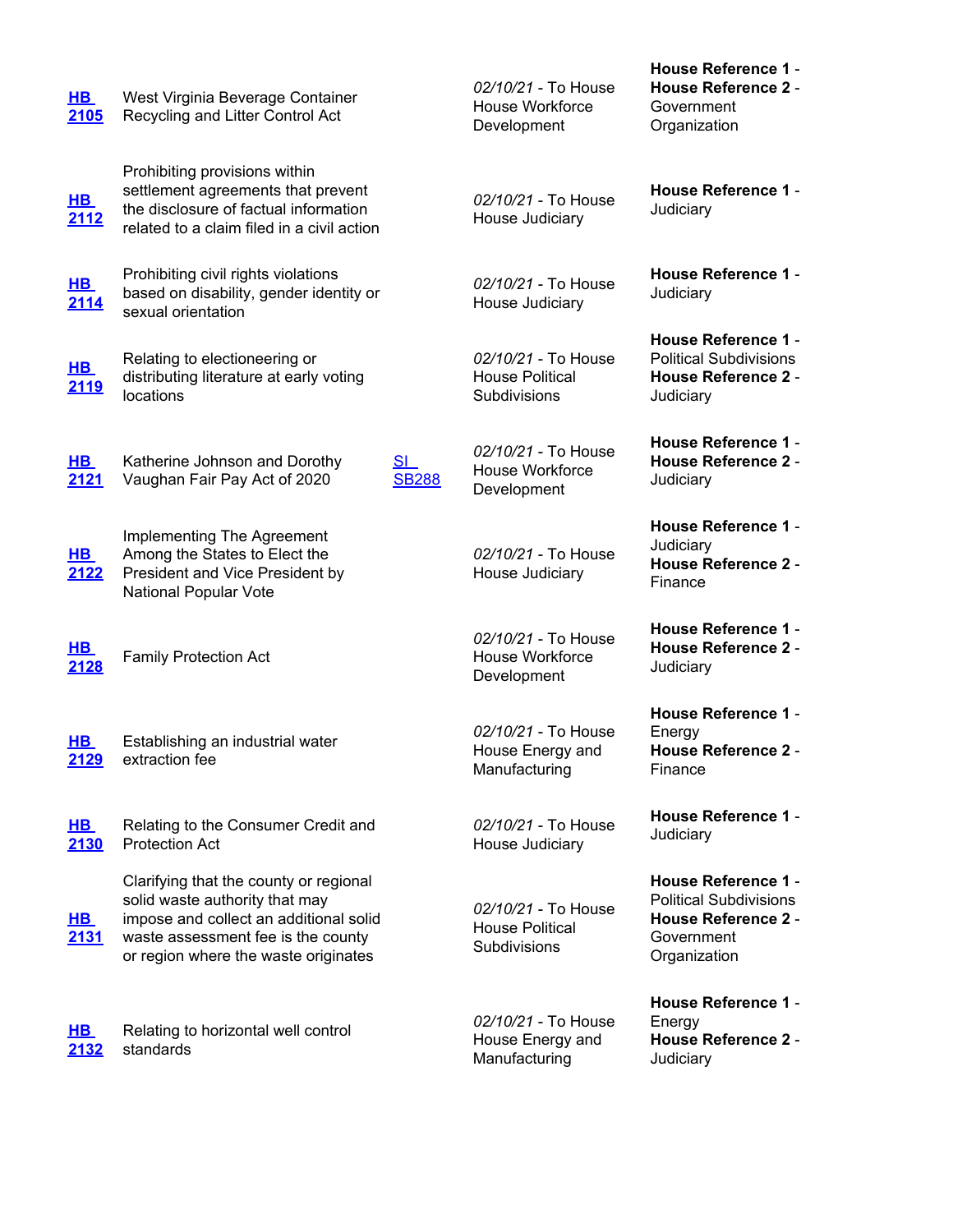| <u>HB</u><br>2156         | Relating generally to the payment of<br>salary or wages under the Parental<br>Leave Act | <u>SI</u><br><b>SB322</b> | 02/10/21 - To House<br>House Judiciary                                         | House Reference 1 -<br>Judiciary<br><b>House Reference 2 -</b><br>Finance                                                  |
|---------------------------|-----------------------------------------------------------------------------------------|---------------------------|--------------------------------------------------------------------------------|----------------------------------------------------------------------------------------------------------------------------|
| <u>HB</u><br>2166         | Reducing the cost of prescription<br>drugs                                              |                           | 02/10/21 - To House<br>House Health and<br><b>Human Resources</b>              | <b>House Reference 1 -</b><br>Health and Human<br>Resources                                                                |
| <u>HB_</u><br>2173        | Health Care Transparency Act                                                            |                           | 02/10/21 - To House<br>House Health and<br><b>Human Resources</b>              | <b>House Reference 1 -</b><br>Health and Human<br>Resources<br><b>House Reference 2 -</b><br>Judiciary                     |
| $H$ B<br>2174             | West Virginia Monument and<br>Memorial Protection Act of 2021                           |                           | 02/10/21 - To House<br><b>House Government</b><br>Organization                 | <b>House Reference 1 -</b><br>Government<br>Organization                                                                   |
| $H$ B<br>2194             | <b>Establishing the Minority Health</b><br><b>Advisory Team</b>                         |                           | 02/10/21 - To House<br>House Health and<br><b>Human Resources</b>              | <b>House Reference 1 -</b><br>Health and Human<br>Resources<br><b>House Reference 2 -</b><br>Finance                       |
| <u>HB</u><br><u> 2201</u> | Repealing the section of code<br>relating to unlawful military<br>organizations         |                           | 02/10/21 - To House<br><b>House Veterans' Affairs</b><br>and Homeland Security | <b>House Reference 1 -</b><br>Veterans' Affairs and<br><b>Homeland Security</b><br><b>House Reference 2 -</b><br>Judiciary |
| $H$ B<br>2226             | Protecting consumers from surprise<br>bills by health care providers                    |                           | 02/10/21 - To House<br>House Banking and<br>Insurance                          | House Reference 1 -<br>Banking and Insurance<br><b>House Reference 2 -</b><br>Health and Human<br>Resources                |
| $H$ B<br>2227             | Prohibiting blasting within 625 feet of<br>an occupied dwelling                         |                           | 02/10/21 - To House<br>House Energy and<br>Manufacturing                       | <b>House Reference 1 -</b><br>Energy<br><b>House Reference 2 -</b><br>Judiciary                                            |
| <u>HB</u><br>2232         | Providing a process by which a city<br>may hold an election to recall an<br>ordinance   |                           | 02/10/21 - To House<br><b>House Political</b><br><b>Subdivisions</b>           | <b>House Reference 1 -</b><br><b>Political Subdivisions</b><br><b>House Reference 2 -</b><br>Judiciary                     |
| <u>HB_</u><br>2266        | Relating to expanding certain<br>insurance coverages for pregnant<br>women              |                           | 02/13/21 - To House<br><b>House Finance</b>                                    | <b>House Reference 1 -</b><br>Health and Human<br>Resources<br><b>House Reference 2 -</b><br>Finance                       |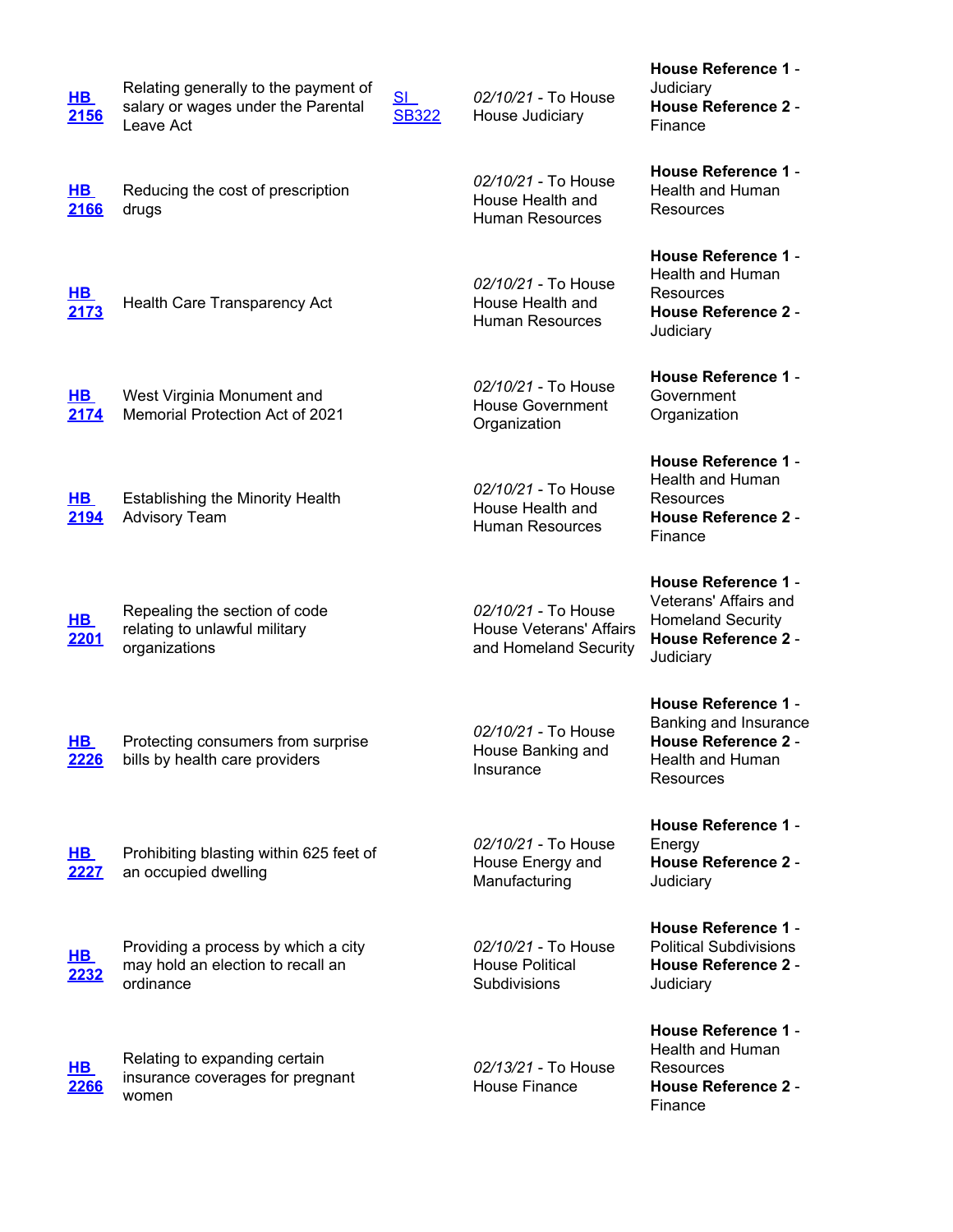| $H$ B<br>2284              | Creating a state-administered<br>wholesale drug importation program                                                                                                                                     |                                | 02/10/21 - To House<br>House Health and<br><b>Human Resources</b> | <b>Health and Human</b><br>Resources<br><b>House Reference 2 -</b><br>Judiciary                               |
|----------------------------|---------------------------------------------------------------------------------------------------------------------------------------------------------------------------------------------------------|--------------------------------|-------------------------------------------------------------------|---------------------------------------------------------------------------------------------------------------|
| $H$ B<br>2300              | Including Family Court Judges in the<br>Judges' Retirement System                                                                                                                                       |                                | 02/11/21 - To House<br>House Pensions and<br>Retirement           | <b>House Reference 1 -</b><br>Pensions and<br>Retirement<br><b>House Reference 2 -</b><br>Finance             |
| <u>HB</u><br><u>2328</u>   | Relating to criminal trespass                                                                                                                                                                           |                                | 02/12/21 - To House<br>House Judiciary                            | <b>House Reference 1 -</b><br>Judiciary                                                                       |
| <u>HB</u><br><u> 2329</u>  | Relating to net metering                                                                                                                                                                                |                                | 02/12/21 - To House<br>House Energy and<br>Manufacturing          | <b>House Reference 1 -</b><br>Energy<br><b>House Reference 2 -</b><br>Judiciary                               |
| <u>HB</u><br>2342          | Establishing and implementing a<br>program to require bonding sufficient<br>to reclaim abandoned wind<br>generation facilities and solar<br>generation facilities                                       |                                | 02/12/21 - To House<br>House Energy and<br>Manufacturing          | <b>House Reference 1 -</b><br>Energy<br><b>House Reference 2 -</b><br>Judiciary                               |
| $H$ B<br>2346              | Relating to the Medical Cannabis Act                                                                                                                                                                    |                                | 02/12/21 - To House<br>House Health and<br><b>Human Resources</b> | <b>House Reference 1 -</b><br>Health and Human<br>Resources<br><b>House Reference 2 -</b><br>Judiciary        |
| <u>HB</u><br>2356          | Relating to the use of medical<br>cannabis                                                                                                                                                              |                                | 02/12/21 - To House<br>House Health and<br><b>Human Resources</b> | <b>House Reference 1 -</b><br><b>Health and Human</b><br>Resources<br><b>House Reference 2 -</b><br>Judiciary |
| <u>HB</u><br><u> 2357 </u> | Requiring all schools to instruct<br>students on the Holocaust and other<br>genocides                                                                                                                   |                                | 02/12/21 - To House<br><b>House Education</b>                     | <b>House Reference 1 -</b><br>Education<br><b>House Reference 2 -</b><br>Finance                              |
| <u>HB</u><br><u>2389</u>   | Authorizing the Department of<br><b>Environmental Protection to</b><br>promulgate a legislative rule relating<br>to requirements governing water<br>quality standards                                   | SL<br><b>SB137</b>             | 02/13/21 - To House<br>House Judiciary                            | House Reference 1 -<br>Judiciary                                                                              |
| <u>HB</u><br>2434          | Authorizing the Department of Health<br>and Human Resources to<br>promulgate a legislative rule relating<br>to public health standards for<br>businesses remaining open during<br>the COVID-19 outbreak | S <sub>1</sub><br><b>SB148</b> | 02/13/21 - To House<br><b>House Government</b><br>Organization    | <b>House Reference 1 -</b><br>Government<br>Organization                                                      |

**House Reference 1** -